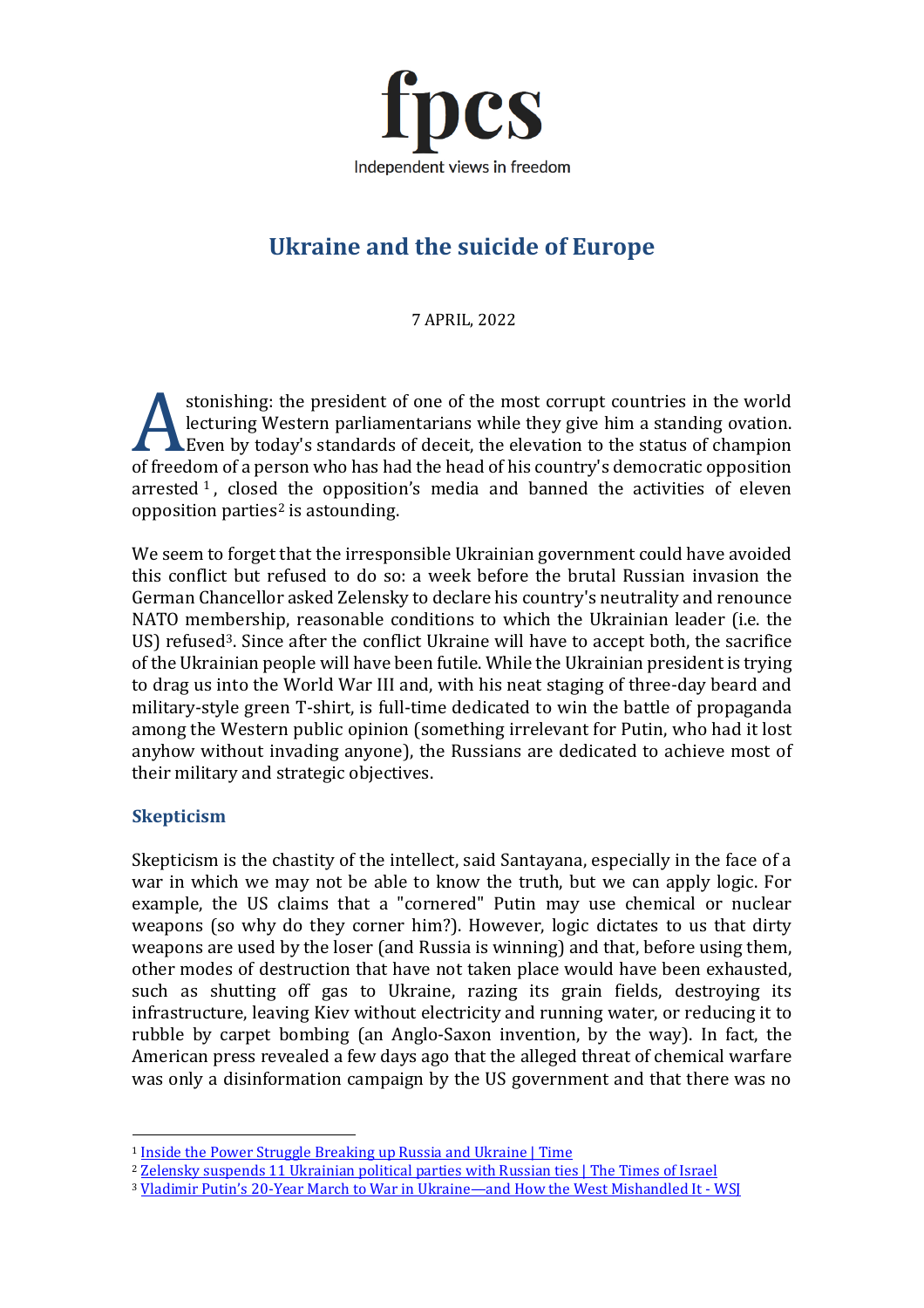

intelligence evidence whatsoever that Russia was going to use them<sup>[4](#page-1-0)</sup>. According to the same source, the same would apply to Putin being supposedly misled by his entourage.

A healthy skepticism also leads us to avoid jumping to conclusions in the face of the horror of Bucha, which must be investigated to the end. It just does not seem logical that Russia, which dominated the area and calmly abandoned it after announcing its retreat days in advance, would leave behind evidence of a massacre of civilians with all the corpses arranged in a street. Of course, the Russians are very capable of doing such carnage and HRW has accused Russia of war crimes (one rape and seven civilians summarily executed up to March  $14th<sup>5</sup>$  $14th<sup>5</sup>$  $14th<sup>5</sup>$ ), but it may also be a false flag operation (yet another one) by the Ukrainians, who by the way have been accused of torturing Russian prisoners of war, according to HRW<sup>6</sup>, and even executing them<sup>7</sup>. That a video and photos provided by one of the contenders are enough for Western public opinion to draw conclusions indicates how easy it is to manipulate us. First we sanction and then, maybe, we investigate, right? We don't know how many civilians have died, or who killed them, or when, or how. War is always a horror, but it is not the same for civilians to die as collateral damage in armed clashes as it is for them to be executed in cold blood by Russian soldiers. If the investigation runs its course, we will know who the culprit is, and if it is not investigated at all, we will deduce who it was.

Likewise, we could apply logic to find out who is obstructing humanitarian corridors in besieged cities. *Cui prodest*? Who benefits from it? The Russians encircle and attack the cities because Ukrainian fighters have taken refuge in them avoiding open field clashes and de facto using their population as a human shield. So, who is interested in preventing civilians from leaving the area, the besiegers, who cannot shell at will, or the besieged, who benefit from that very fact? Who prevents hostages from a bank robbery from leaving the bank, the robbers or the police who have them surrounded? It is the weak who take hostages, and I think it is significant that Ukraine accuses the International Red Cross of "working for the enemy" for facilitating the voluntary evacuation of civilians from Mariupol (a majority Russophile city in Donetsk) to Russia[8.](#page-1-4)

<span id="page-1-0"></span><sup>4</sup> [The U.S. is using declassified intel to fight an info war with Russia, even when the intel isn](https://www.nbcnews.com/politics/national-security/us-using-declassified-intel-fight-info-war-russia-even-intel-isnt-rock-rcna23014)'t rock [solid \(nbcnews.com\)](https://www.nbcnews.com/politics/national-security/us-using-declassified-intel-fight-info-war-russia-even-intel-isnt-rock-rcna23014)

<span id="page-1-1"></span><sup>5</sup> [Ukraine: Apparent War Crimes in Russia-Controlled Areas | Human Rights Watch \(hrw.org\)](https://www.hrw.org/news/2022/04/03/ukraine-apparent-war-crimes-russia-controlled-areas)

<span id="page-1-2"></span><sup>6</sup> [Ukraine: Apparent POW Abuse Would Be War Crime | Human Rights Watch \(hrw.org\)](https://www.hrw.org/news/2022/03/31/ukraine-apparent-pow-abuse-would-be-war-crime)

<span id="page-1-3"></span><sup>&</sup>lt;sup>7</sup> Video appears to show Ukrainian soldiers executing Russian soldier captured in an ambush [outside Kyiv, New York Times reports \(yahoo.com\)](https://news.yahoo.com/video-appears-show-ukrainian-soldiers-192219323.html?msclkid=42a71f0fb65311ecbd43423e085771be)

<span id="page-1-4"></span><sup>8</sup> [Vereschuk accused the Red Cross of cooperation with Russia \(strana.today\)](https://strana.today/news/383758-vereshchuk-obvinila-krasnyj-krest-v-sotrudnichestve-s-rossiej.html)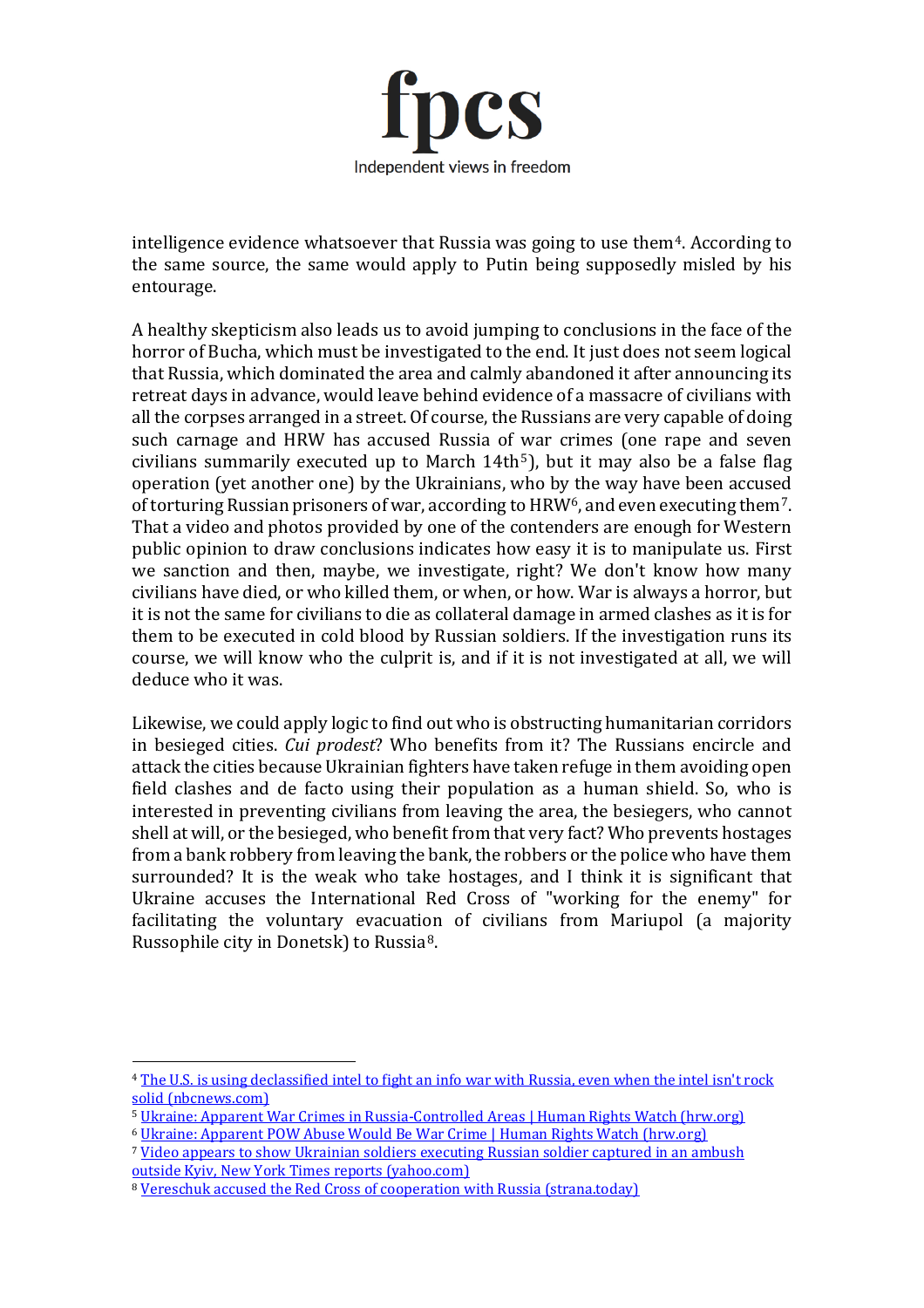

#### **Taking the global view**

The war on Ukrainian soil is a conflict between the US (the provocateur) and Russia (the aggressor). A factor that adds complexity and is often overlooked is that Ukraine, engaged in a civil confrontation of varying intensity and independent only since 1991, is a non-nation within a more or less artificially created State. These are not Putin's inventions: the unsuspicious Nobel laureate Alexander Solzhenitsyn, a staunch anti-communist survivor of the Soviet Gulag, denounced in 1994 "the false Leninist borders of Ukraine, with Crimea as a dowry offered by the despot Khrushchev[9](#page-2-0)".

The proximate cause of the war has been NATO's unnecessary eastward expansion despite constant warnings from Russia and Western experts that a Ukraine belonging to NATO posed an "existential threat" to Russia. The Russians may be paranoid, but they are not the only ones: the US Defense Intelligence Agency considers the Russian military (even if it does not leave Russia) "an existential threat to the US[10](#page-2-1)".

The US is not only defending its hegemony but its economic interests, for almost all US wars since 1991 have had a religious component in the name of that god called money. Thus, one of the US objectives in pushing Russia into war was to derail the Nord Stream 2 gas pipeline project, which would allow Russia to supply gas to Europe without passing through Ukraine and would bind Eurasia's peaceful trade ties more closely together. Let us remember that the US views Europe with condescension, as a distant relative come to grief, but also as a competitor, like Russia. So, Biden first gets us into the mess and then sells us American LNG, much more expensive than Russian gas, and nobody asks any questions?

## **Western fine diplomacy**

Under the baton of the US, the West is bent on prolonging the war with an unprecedented rhetorical escalation. The French Economy Minister declared "total economic war on Russia[11](#page-2-2)", a US Senator and Luxembourg's Foreign Minister called for Putin's assassination<sup>[12](#page-2-3)</sup> and Biden called the Russian autocrat a killer<sup>13</sup>, a war criminal[14](#page-2-5) and a butcher. This stands in contrast with an interview with Trump in 2017. When a journalist spat at him that Putin was a "killer", Trump did not flinch:

<span id="page-2-1"></span><span id="page-2-0"></span><sup>9</sup> El Problema Ruso al Final del s. XX, Alexander Solzhenitsyn, Ed. Tusquets, 1995. 10 [Statement for the Record: Worldwide Threat Assessment -](https://www.dia.mil/Articles/Speeches-and-Testimonies/Article/2590462/statement-for-the-record-worldwide-threat-assessment-2021/) 2021 > Defense Intelligence Agency > [Speeches and Testimonies \(dia.mil\)](https://www.dia.mil/Articles/Speeches-and-Testimonies/Article/2590462/statement-for-the-record-worldwide-threat-assessment-2021/)

<span id="page-2-2"></span><sup>11</sup> [«Faut-il mener une "guerre économique" à la Russie ?» \(lefigaro.fr\)](https://www.lefigaro.fr/vox/economie/faut-il-mener-une-guerre-economique-a-la-russie-20220302?msclkid=629ea589ac3211ec944ff25b6d849d3d)

<span id="page-2-3"></span><sup>12</sup> [Luxembourg Foreign Minister Calls Putin "Physical Elimination" Remarks A Mistake](https://chronicle.lu/category/politics/39895-luxembourg-foreign-minister-calls-putin-physical-elimination-remarks-a-mistake)  [\(chronicle.lu\)](https://chronicle.lu/category/politics/39895-luxembourg-foreign-minister-calls-putin-physical-elimination-remarks-a-mistake)

<span id="page-2-4"></span><sup>&</sup>lt;sup>13</sup> Biden says ['killer' Putin will 'pay a price' for election meddling -](https://www.youtube.com/watch?v=-LFdljfqr6I) YouTube

<span id="page-2-5"></span><sup>14</sup> [President Biden slams Putin calling him a](https://www.youtube.com/watch?v=3Luv3ca0YJQ) 'war criminal' - YouTube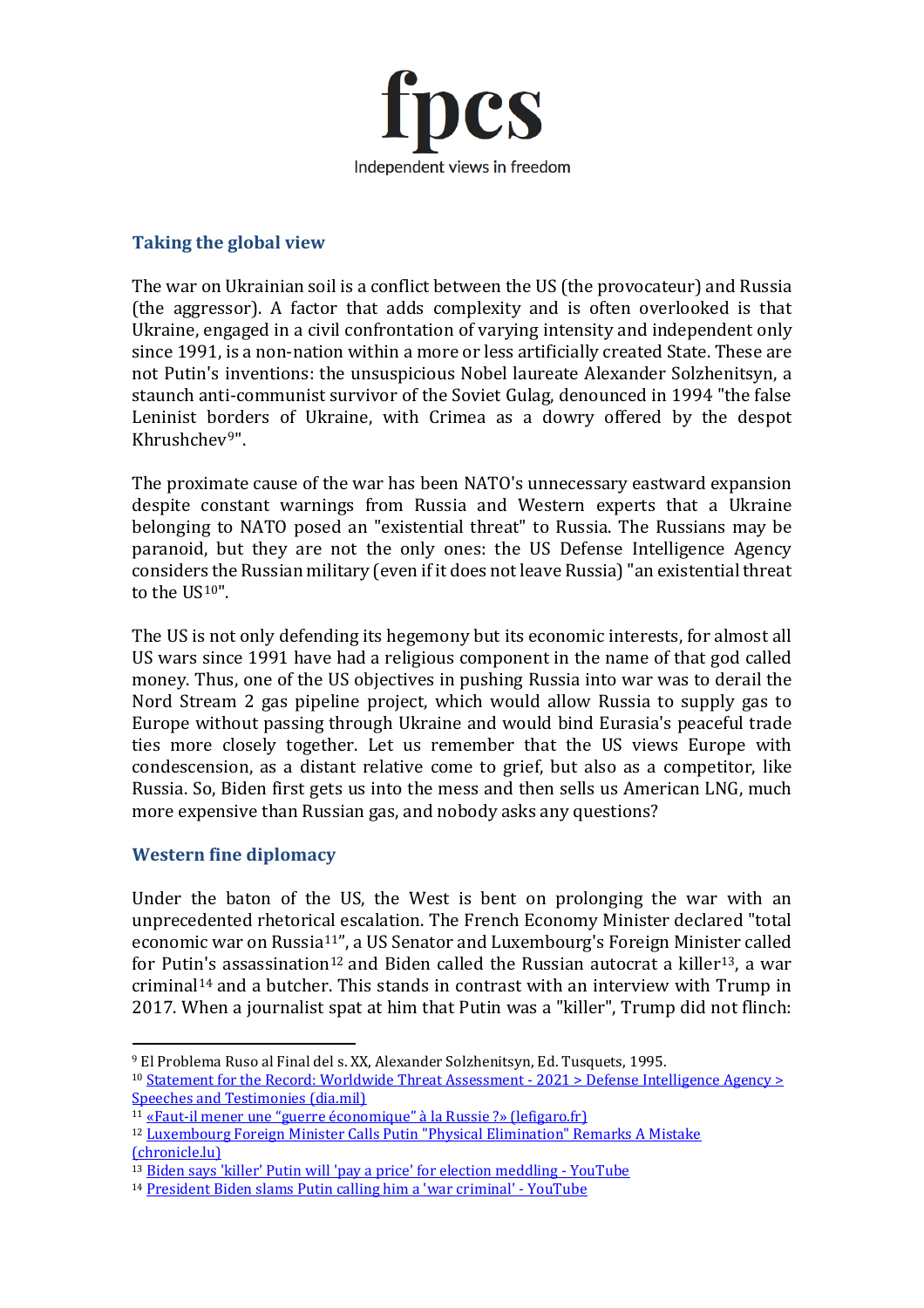

"There are a lot of killers.... Why do you think our country is so innocent? Take a look at what we've done...remember the Iraq war...a lot of people died, so, believe me, there are a lot of killers around<sup>[15](#page-3-0)"</sup>. Naturally, no journalist asks Biden if he believes the Saudi crown prince is a "killer" despite the fact that the CIA openly accuses him<sup>[16](#page-3-1)</sup> of having approved the "heinous murder"[17](#page-3-2) of Washington Post journalist Jamal Khashoggi, exiled for denouncing the actions of the Saudi dictator and killed inside the Saudi consulate in Istanbul. His body was sawed and dismembered on the spot, but the case is not touched because "the risk of damaging American interests is too great", according to the New York Times<sup>18</sup>. Foreign policy is not about defending values but interests, and Ukraine is no exception.

The senseless warmongering rhetoric is incompatible with the de-escalation we desperately need and is leading us to a new Cold War that will not confront NATO against an oppressive Warsaw Pact, but a twilight West (15% of the world population) against a resurgent East (the remaining 85%), and it will be the West that will be gradually isolated from the rest of the world. From globalization to autarky.

Is anyone in the West taking note of what is happening? The Indian government, after announcing that it will continue to buy Russian oil and that it may do so in rubles, cancels the visit of a group of British parliamentarians who were going to mess around about Ukraine[19](#page-3-4), but receives the Chinese Foreign Minister instead on that same day. Turkey and Brazil say publicly that they will not sanction Russia, Saudi Arabia announces that it will accept yuan instead of dollars for part of the oil it sells to China, and China states that "everyone knows" who provoked the war in Ukraine, in direct reference to the US. Countries representing more than half of the world's population do not support sanctions against Russia.

## **Sanction mania**

Governments blamed "covid" for the 2020 recession, but it was not true: the recession was not caused by the virus, but by the absurd, illegal, harmful and sterile measures taken by the various governments. Similarly, the worsening of inflation and the huge economic crisis in the making is not mainly the responsibility of the Russian invasion, but of the sanctions whimsically taken by the US and its obedient European "partners", despite the fact that the track record of sanctions (Cuba, Venezuela or Iran) shows that they are a resounding failure: regimes do not fall, people suffer unjustly and the world balance suffers.

- <span id="page-3-1"></span><sup>16</sup> Saudi Prince Approved Khashoggi's Death, U.S. Report Says - [The New York Times \(nytimes.com\)](https://www.nytimes.com/2021/02/26/us/politics/jamal-khashoggi-killing-cia-report.html?msclkid=03c29328aa8b11eca83e57c0579a331a)
- <span id="page-3-2"></span><sup>17</sup> [The Third Anniversary of the Murder of Jamal Khashoggi -](https://www.state.gov/the-third-anniversary-of-the-murder-of-jamal-khashoggi/?msclkid=375e4cdfaa8f11eca3af0d28b49adf98) United States Department of State
- <span id="page-3-3"></span><sup>18</sup> Saudi Prince Approved Khashoggi's Death, U.S. Report Says - [The New York Times \(nytimes.com\)](https://www.nytimes.com/2021/02/26/us/politics/jamal-khashoggi-killing-cia-report.html?msclkid=03c29328aa8b11eca83e57c0579a331a) <sup>19</sup> Trending news: UK PM Talks To Modi: Modi refuses to bow down to British pressure! UK

<span id="page-3-4"></span>delegation['s visit to India canceled amid Ukraine war -](https://hindustannewshub.com/world-news/uk-pm-talks-to-modi-modi-refuses-to-bow-down-to-british-pressure-uk-delegations-visit-to-india-canceled-amid-ukraine-war/) Hindustan News Hub

<span id="page-3-0"></span><sup>15</sup> [Republicans slam Trump for suggesting US as bad as](https://www.youtube.com/watch?v=ExmYDvQDbl0) 'killer' Putin - YouTube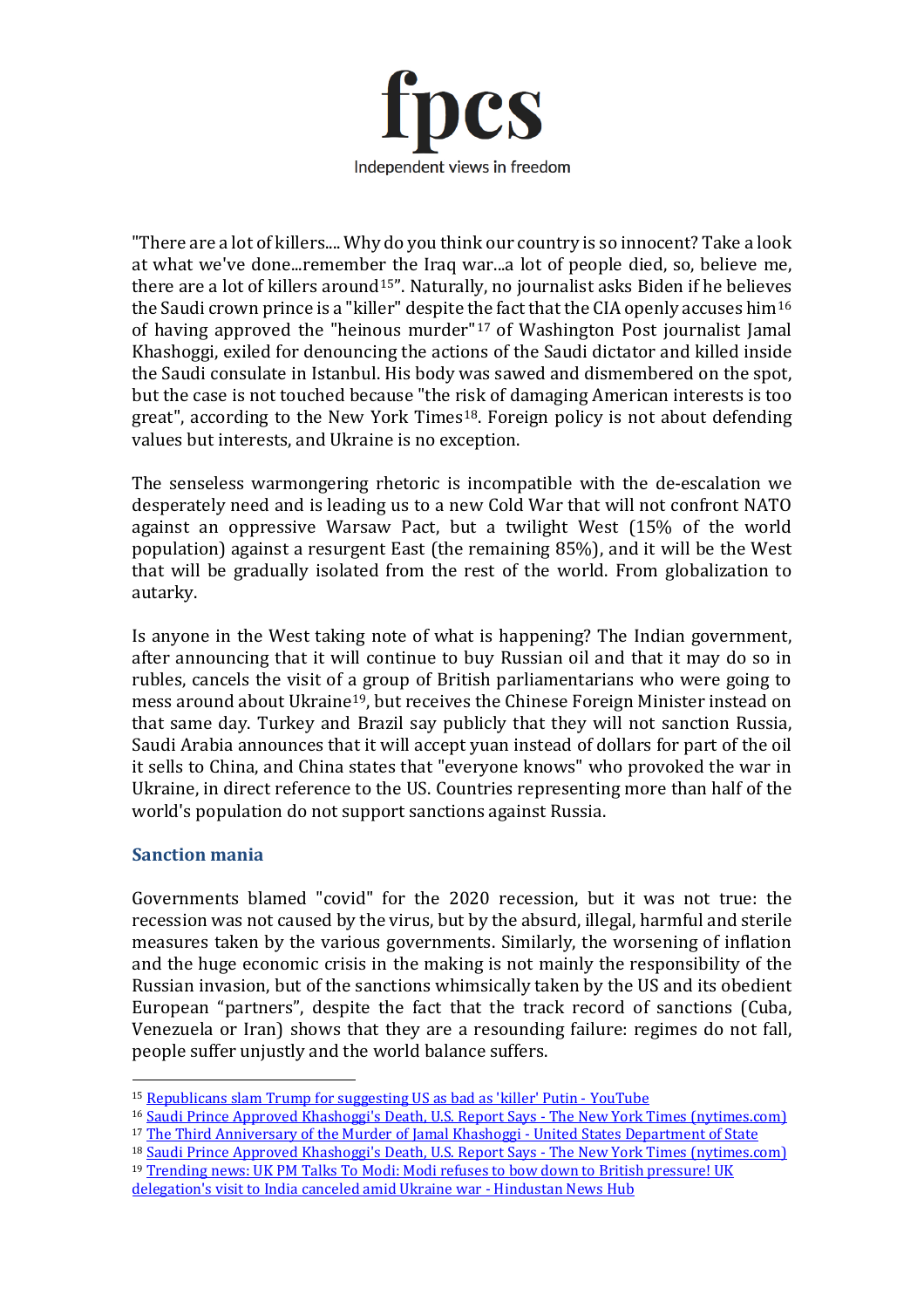

I sympathize with those who defend that the flagrant violation of international law through the use of violence that the Russian invasion has entailed cannot go unpunished, but the reactions must be proportionate, law-abiding, effective and surgical, and in no case self-harming. As we shall see, they have been just the opposite.

First of all, the restriction on the import of raw materials from one of the world's main exporters has aggravated the stubborn, pre-existing inflation problem and has pushed up the cost of fuel, electricity, fertilizers and food. Inflation is all the more dangerous because central banks cannot raise interest rates as they should, trapped in a *cul de sac* of their own making. Do not forget that for rich countries the increase in the price of bread is an inconvenience, but in poor countries it can mean the difference between life and death, and it is not for nothing that international organizations have warned of a possible famine.

Secondly, the US State Department warmongers who play Napoleon do not understand that in a globalized world any sanction has a boomerang effect. Playing at sinking the ruble (something in which they have so far failed, as it has recovered all of its previous losses) is dangerous, as was demonstrated with LTCM and the 1998 default of a then much more irrelevant Russia, which nearly sank the world financial system.

On the other hand, having governments "freeze" assets without a court ruling and without the accused having been able to defend himself is a clear attack against the rule of law and against private property, and creates a dangerous precedent. The freezing of Russian reserves abroad means the demise of the international financial system based on trust and, among other pernicious effects, will empty the West of reserves from Eastern countries, particularly China, and will contribute to the loss of the dollar as a reserve currency, since the East has taken note that rules and private property are no longer respected in the West. Equally serious are sanctions against individuals who have not been accused of any crime, even if they are certainly sinister oligarchs. It is unacceptable that a government can prevent at will a citizen from disposing of his property because he belongs to a certain nationality or because of who his friends are. This abuse of executive actions without judicial support is yet another sign of the totalitarianism that is descending upon us in the West, with no one protesting.